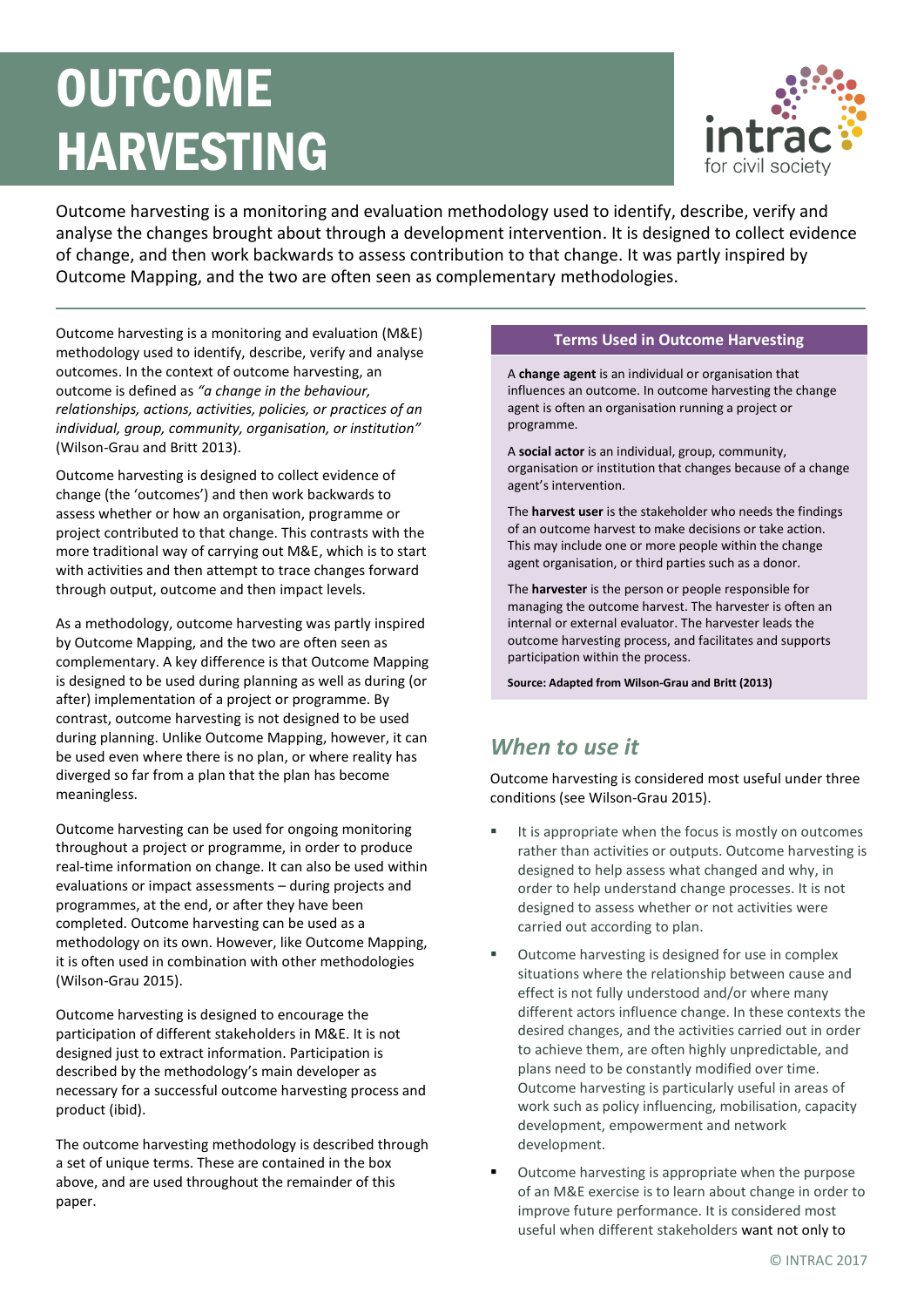identify change, but also to learn about how and why those changes were brought about.

## *How it works*

*(Note that this section is primarily based on a paper written by Wilson-Grau (2015) for the Better Evaluation website. More detailed information can be accessed from Wilson-Grau and Britt (2013)).*

Outcome harvesting consists of six clear steps. These need to be customised according to the context. The steps are not always distinct, and feedback from one or more steps can cause a return to earlier steps. The steps are shown in the diagram below, and are described in more detail in this section.



**STEP ONE**

The first step in the process is to **design the outcome harvest**. In this step, harvesters and harvest users develop questions that guide the process. When doing this they pay particular attention to the needs of the harvest users.

Examples of possible questions include the following:

- what has been the collective effect of organisations on making a national governance regime more democratic?
- how have efforts influenced the governance regime?
- what does this mean for the programme's strategy?

Based on these questions, the harvester and harvest user decide what information will need to be collected, and from whom. They also outline what information will be included in the outcome descriptions (see step 2). At the very least this information should cover two things.

- 1. *The outcome*: Who has the change agent influenced to change, and what have they changed? When and where was it changed? What change can be seen in the social actor? What is being done differently that is significant?
- 2. *Contribution*: How (if at all) did the change agent contribute to this change? What did they do that influenced the change?

At this stage the harvester and harvester user may also decide how information will be grouped or classified when being analysed and interpreted (see step 5).



The next step is to **gather data and draft the descriptions**. This step is normally divided into two parts. The first part involves reviewing existing documentation (such as reports, evaluations, press releases, etc.) for

evidence of potential outcomes to which the change agent may have contributed. Sometimes, primary data is gathered from different sources, including the social actors.

The second part of this step is to draft descriptions of each outcome, with any associated information agreed in step 1. The descriptions can be of different sizes and levels of detail, ranging from single sentences to multiple pages. As well as the change and contribution of the change agent, the descriptions might also include explanations of context, the contribution of others to the outcome, different perspectives, or any other information considered useful. Two examples of descriptions are shown in the boxes below (taken from Wilson-Grau and Britt, 2013).

#### **Short Outcome Description**

**Outcome description**: In 2009, The Palestinian Authority revitalizes an employment fund for qualified people living in Palestine.

**Contribution**: In 2007, a research report on the economic impact of unemployment in Palestine was released. The Global Call to Action against Poverty (GCAP) coalition in Palestine followed up by coupling dialogue with the government and popular mobilisation – including the *"Stand Up and Be Counted"* campaign, which mobilised 1.2 million people in 2008. Working with the Ministry of Labour, the coalition helped secure multilateral funding and delineate management of the fund.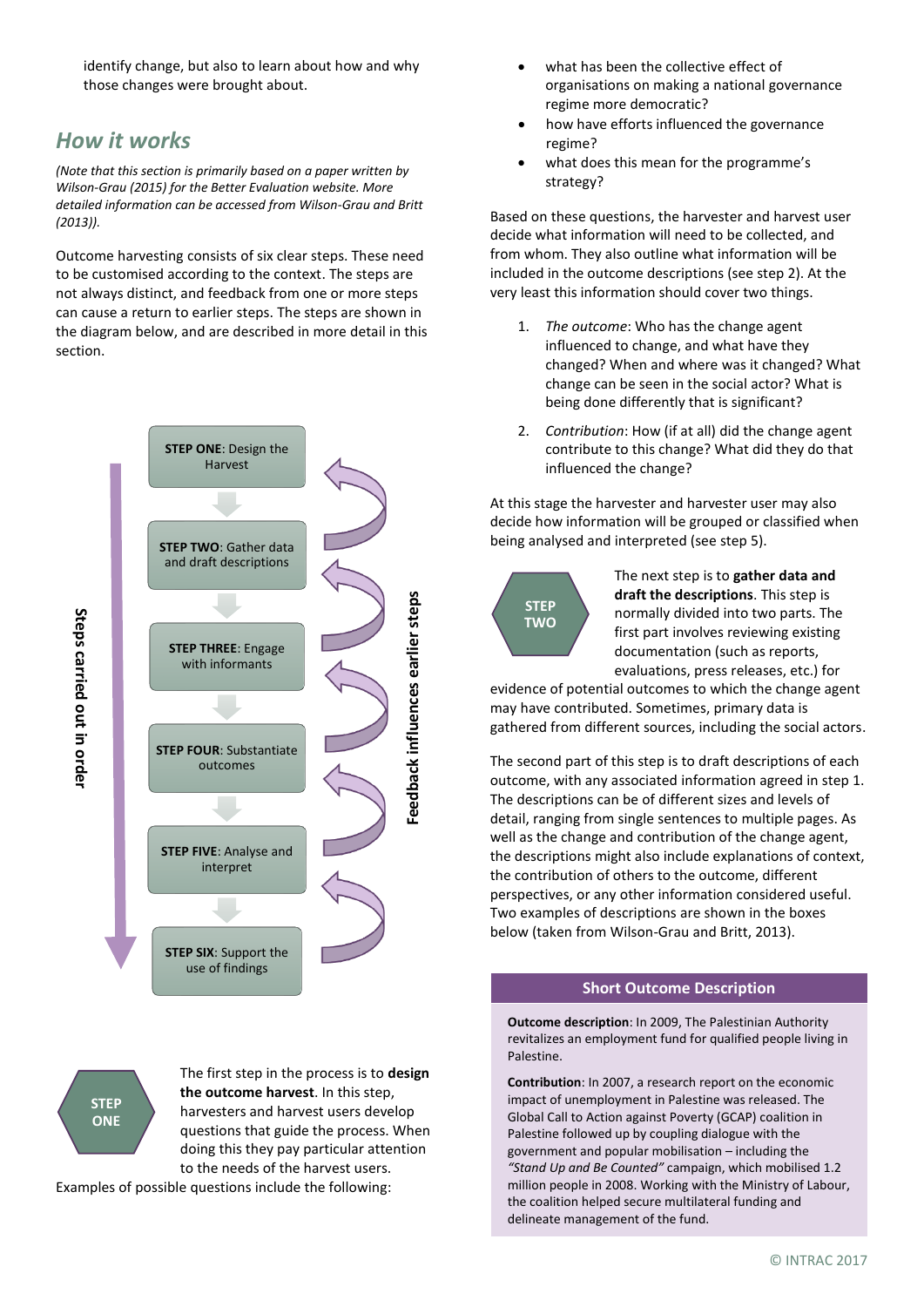#### **Detailed Outcome Description**

In 2009, The Palestinian Authority revitalizes an employment fund for qualified people living in Palestine.

**Outcome description:** Palestine's Ministry of Labour, initially resistant to the proposal, is now working with civil society to rebuild and manage the Palestinian Fund for Employment and Social Protection. This fund will support the implementation of active labour market policies and measures in the occupied Palestinian territory to address the employment gap. The fund will provide a wide range of financial and non-financial services including employment services, employment guarantee schemes, enterprise development support, capacity development of small and medium enterprises, and employment-intensive public investment. Working in conjunction with the Ministry, supporting organisations of GCAP Palestine have secured bilateral and multilateral funding from aid agencies and governments.

**Significance:** This outcome demonstrates how mass citizen action can be combined with the engagement of political decision makers to lead to transformative changes in government policy and practice.

**Contribution:** After the presentation of a research report in 2007 on the economic impact of unemployment by the Democratic Workers Rights Centre (DWRC), the Global Call to Action against Poverty (GCAP) coalition in Palestine was able to engage government in conversations on the creation of an employment fund. Dialogue was coupled with popular mobilisation, including the *"Stand Up and Be Counted"*  campaign. Stemming from an event including 10,000 people in 2006, this campaign mobilised 1.2 million people – over one quarter of the Palestinian population – in 2008. Working in conjunction with the Ministry of Labour, supporting organisations of GCAP Palestine helped secure multilateral funding for a pool of resources, and are currently delineating the management of the fund.

**STEP THREE** The third step is to **engage with the informants** (the change agents) to review the draft outcome descriptions. Engagement may be through surveys, questionnaires or interviews. It is also common to carry out this step within a

workshop setting.

At this stage, additional outcomes may be identified and written up into descriptions. Where necessary, harvesters ask change agents to supply additional information. The change agents might also consult with other individuals, either inside or outside their organisation, who can provide additional information on the outcomes. This sometimes involves interviewing the direct intended beneficiaries of a project or programme, or the targets of policy influencing work.

During this step the task of the harvester is to rigorously examine each outcome to ensure it is sufficiently specific and coherent. This includes checking the plausible links between the actions of the change agent and the outcome. Eventually, a revised set of outcome descriptions is developed.



The fourth step is to **substantiate the outcomes**. During this step the harvester and harvest users review the outcome descriptions, and select a sample to verify them. The reason for this is to increase the accuracy and

credibility of the findings. To verify the descriptions, the harvester may interview one or more individuals who are independent of, but know about, the outcomes and the change interventions. Sometimes these interviews can lead to better understanding of the outcomes and the contribution of the change agent.



The fifth step is to **analyse and interpret the outcomes**. In this step the harvester groups or categorises all the outcomes (if necessary using the classifications designed in step 1). This can be carried out as a participatory

exercise with the change agents. If there are a limited number of outcomes the classification can largely be done by hand. However, for larger outcome harvests, or those classified under multidimensional criteria, a database might be required.

Once the outcome descriptions have been categorised, the harvester interprets the information and attempts to answer the harvesting questions. Outcome harvesting does not recommend any particular method for analysing the information, and normal methods of qualitative analysis can be used.



The final step is to **support the use of the findings**. During this step the harvester holds discussions with the harvest users, based on the analysis and interpretation of the outcomes. The harvester may suggest specific courses

of action, based on the findings. However, it is recognised that evidence-based analysis of the kind produced through outcome harvesting is only one contributor to decisionmaking. There will often be other political, legal, financial or ethical positions to be considered.

### *Strengths and weaknesses*

As stated earlier, outcome harvesting is most useful in complex settings, where the focus is on assessing change and learning. It is particularly effective at addressing unintended outcomes, as it treats all outcomes equally, rather than concentrating primarily on planned change. Because of this, outcome harvesting is better than most M&E methodologies at dealing with both intended and unintended consequences.

In outcome harvesting, outcomes are verified through discussions with both internal and external stakeholders. This helps to improve the quality of data collection, and ensures that outcomes are not simply based on selfreporting by an implementing agency. Outcome harvesting is one of a limited number of qualitative M&E methodologies that promote rigour in the collection, analysis and reporting of multiple cases of change.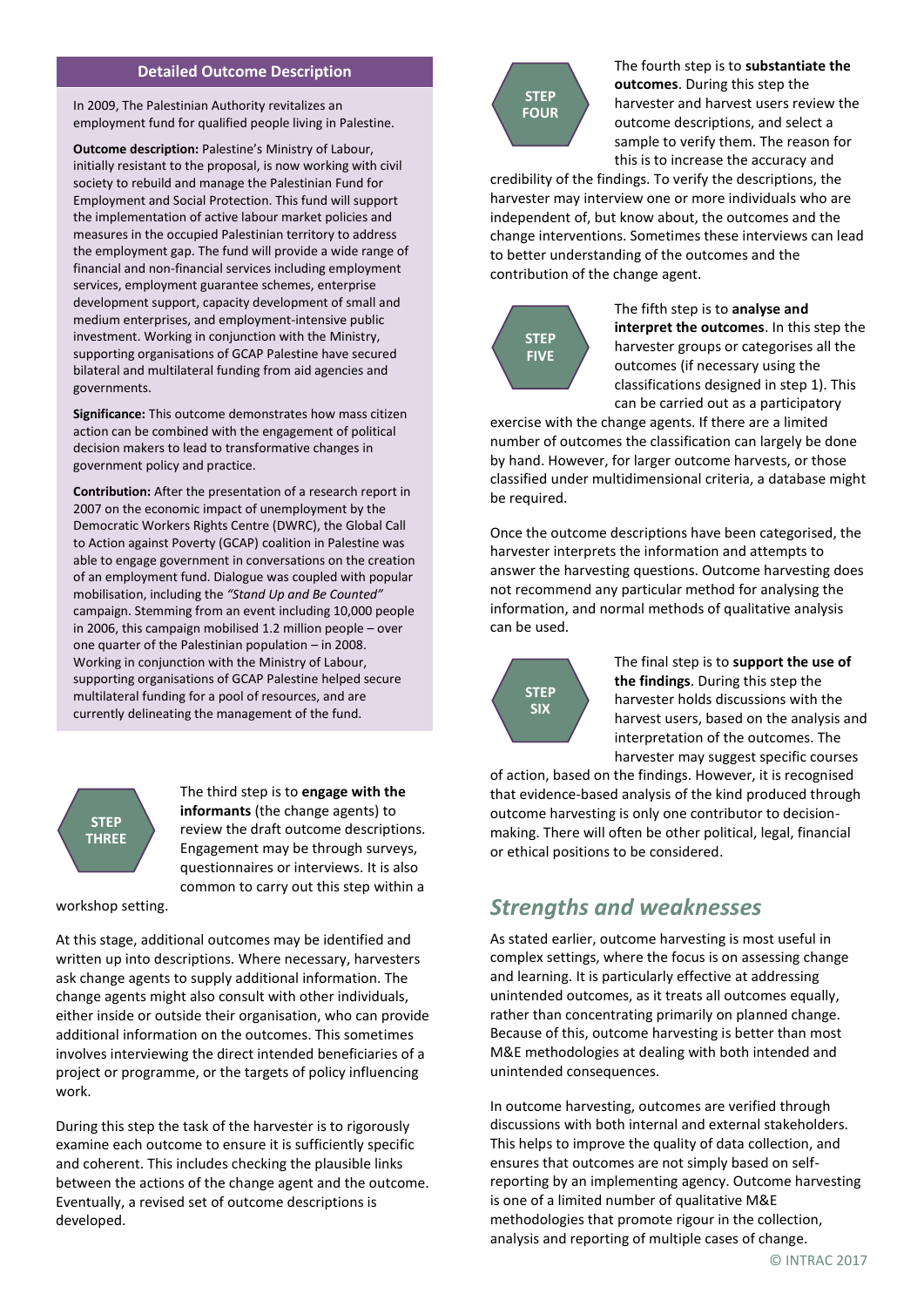One great strength of outcome harvesting is that it does not necessarily require plans or M&E frameworks to have been developed from the start of a project or programme. It can therefore be used even where there is no plan or theory of change, or when a theory of change is only partially formed.

Along with other qualitative M&E tools that start by assessing change and then working backwards (e.g. Most Significant Change and contribution analysis) outcome harvesting can be carried out even if projects or programmes have not been properly monitored or evaluated over their lifetime.

However, outcome harvesting also has some limitations.

- Outcomes are only captured if they have already been described in documentation, or if the change agent is aware of them. This might mean a bias towards outcomes that are easy to identify, and away from those that are more difficult to measure.
- Outcome harvesting may be less useful if a development agency wants to know whether or how

far specific objectives were achieved. Outcome harvesting tends to work with multiple outcomes, and does not include guidelines for investigating major, planned changes in-depth.

- Developing and describing outcomes is very difficult for some CSO staff, particularly if not working in their first language. It can take a lot of time and skill to develop high-quality outcome descriptions, and frequently outside assistance is required.
- Outcome harvesting can be very data-intensive. For example, when Oxfam Novib used the method as part of an evaluation of its global programme between 2005 and 2008, nearly 200 outcomes were recorded. These were captured in a report of around 400 pages.
- Outcome harvesting is described as a participatory methodology, and it is certainly designed to involve participants such as project and programme staff. It is less clear how wider stakeholders (such as social actors) should participate, and there is a danger that data collection can end up being extractive.

## *Further reading and resources*

Other papers in this section of the M&E Universe deal with Outcome Mapping, and other qualitative data methodologies that start by assessing change and then working backwards to identify contribution.



Outcome harvesting is a relatively new methodology, and little has yet been written about it to-date, although many NGOs are beginning to experiment with it. The two main sources for this paper are included in the references below. Two examples of practical applications of outcome harvesting can be found in the following papers, both available through the Better Evaluation website:

- ➢ Evaluation of Oxfam Novib's Global Programme 2005-2008 for Aim 1 and 4. GloPro's Strategic Positioning and Counterparts' Outcomes. by Juliette Majot, Wolfgang Richert and Ricardo Wilson-Grau, March 2010.
- ➢ Retrospective 'Outcome Harvesting': Generating robust insights about a global voluntary environmental network. By Kornelia Rassmann, Richard Smith, John Mauremootoo and Ricardo Wilson-Grau.

A short description of how Christian Aid Ireland has approached outcome harvesting within an adaptive management context can be found on page 14 of the publication *"Learning to make a difference: Christian Aid Ireland's adaptive programme management in governance, gender, peace building and human rights"*, by David Booth with Karol Balfe, Róisín Gallagher, Gráinne Kilcullen, Sarah O'Boyle and Alix Tiernan. This is available from [https://www.christianaid.ie/sites/default/files/2018-](https://www.christianaid.ie/sites/default/files/2018-09/christian-aid-report-learning-to-make-a-difference.pdf) [09/christian-aid-report-learning-to-make-a-difference.pdf.](https://www.christianaid.ie/sites/default/files/2018-09/christian-aid-report-learning-to-make-a-difference.pdf)

## *References*

- Wilson-Grau, R (2015). *Outcome Harvesting. Better Evaluation.* Retrieved from [http://betterevaluation.org/plan/approach/outcome\\_harvesting](http://betterevaluation.org/plan/approach/outcome_harvesting)
- Wilson-Grau, R and Britt, H (2013). *Outcome Harvesting*. Ford Foundation, November 2013.